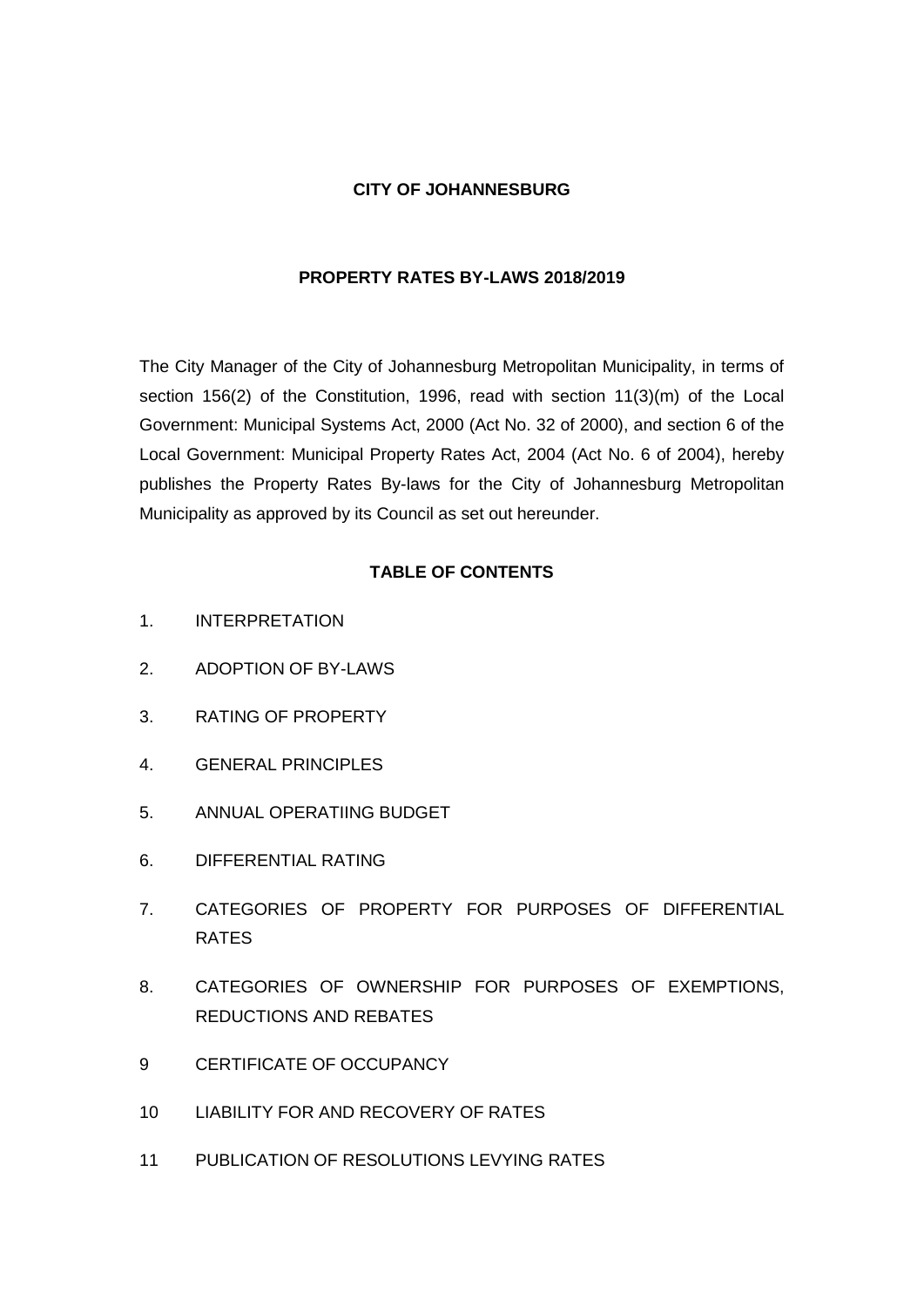- DEALING WITH APPLICATIONS
- ENFORCEMENT OF BY-LAWS AND POLICY
- SHORT TITLE AND COMMENCEMENT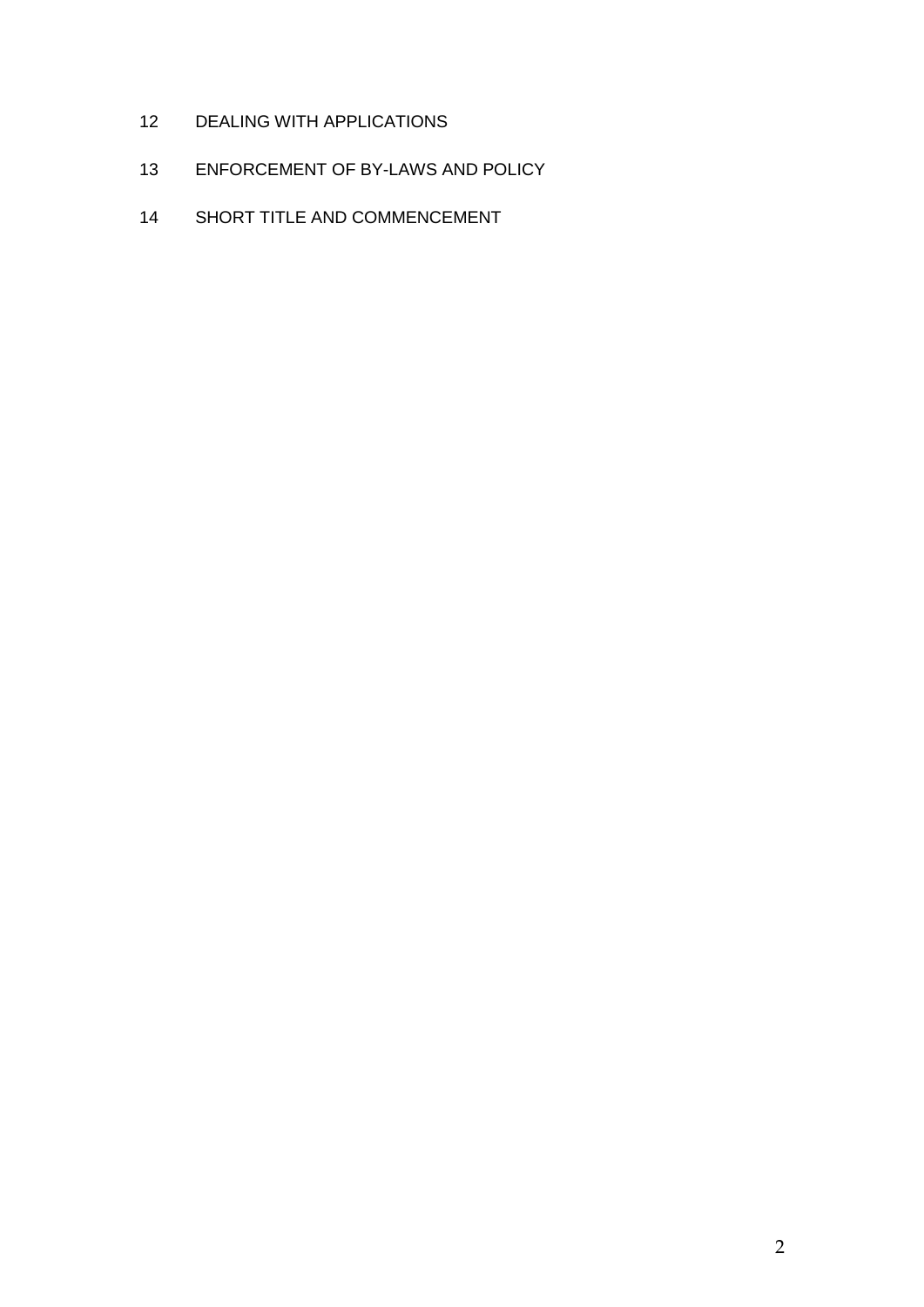#### 1 INTERPRETATION

(1) In these By-laws, any word or expression to which a meaning has been assigned in the Act and the Policy bears that meaning and, unless the context otherwise indicates –

**"the Act"** means the Local Government: Municipal Property Rates Act 6 of 2004;

- "**category**" (a) in relation to property, means a category of property contemplated in section 7 of these By-laws; and
	- (b) in relation to owners of property, means a category of owners of property contemplated in section 8 of these Bylaws;
- **"exemption"** in relation to the payment of a rate, means an exemption granted in terms of section 9 of these By-laws;
- **"rate"** means a municipal rate on property envisaged in section 229(1)(a) of the Constitution, 1996;
- **"rebate"** in relation to a rate payable on property, means a discount in the amount of the rate payable on the property granted in terms of section 9 of these By-laws;
- **"reduction"** in relation to a rate payable on property, means a reduction in the amount of the rate payable on the property granted in terms of section 9 of these By-laws;
- **"the/its Policy"** means the Property Rates Policy adopted by the Council in terms of Section 3(1) of the Act.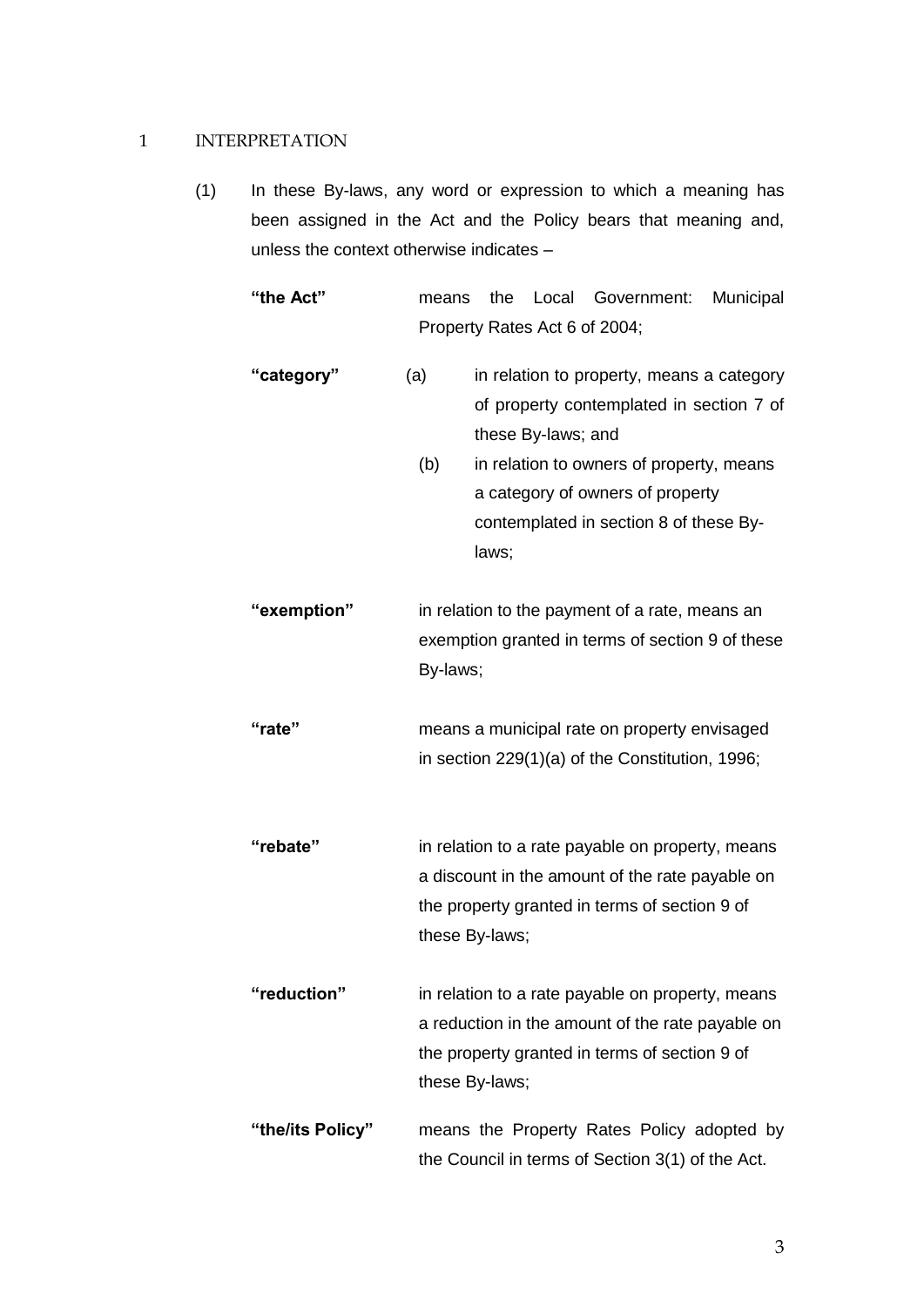- (2) Any word or expression
	- (a) imparting any gender or the neuter includes both genders and the neuter, or
	- (b) imparting the singular only also includes the plural and vice versa,

unless the context otherwise indicates.

## **2. ADOPTION OF BY-LAWS**

- (1) These By-laws are adopted in terms of section 6 of the Act to give effect to the implementation of the Policy.
- (2) The Council must, in terms of section 5(1) of the Act, annually review, and may, if necessary, amend its Policy. Proposals for reviewing its Policy must be considered by the Council in conjunction with its annual operating budget.
- (3) The Policy is hereby incorporated by reference in the By-laws. All amendments to the Policy as the Council may approve from time to time shall deemed to be likewise incorporated.
- (4) These By-laws ascribe to the objectives set out in paragraph 4 of the Policy.

## **3. RATING OF PROPERTY**

In terms of Section 2(3) of the Act, the Council may levy rates on property subject to:

- (1) Section 229 and any other applicable provisions of the Constitution of the Republic of South Africa, 1996;
- (2) The provisions of the Act;
- (3) The Policy; and
- (4) These By-laws.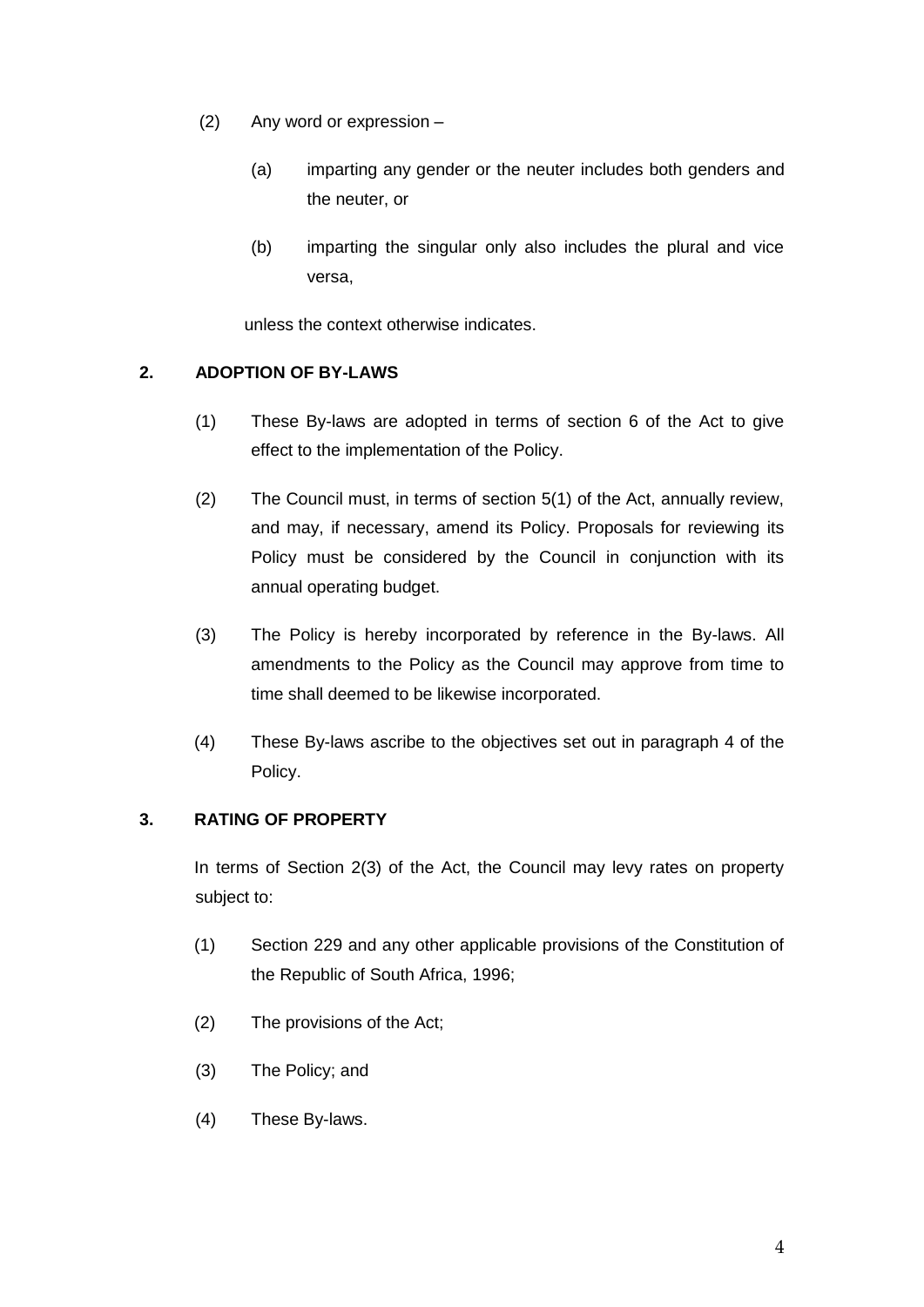## **4. GENERAL PRINCIPLES**

- (1) These By-laws must be read in conjunction with the provisions of:
	- (a) any applicable Town Planning Scheme;
	- (b) the Town Planning and Townships Ordinance 25 of 1965;
	- (c) the Town Planning and Townships Ordinance 15 of 1986;
	- (d) any other legislation pertaining to the use of property; and
	- (e) any applicable policy of the Council.
- 2) The Policy must ensure equitable treatment by the Council in the levying of rates on property owners, including owners under sectional title as contemplated in the Sectional Titles Act, as well as other persons who may become liable for the payment of rates.
- (3) Rates are levied in accordance with the Act as an amount in the Rand based on the market value of all rateable property as reflected in the valuation roll and any supplementary valuation roll, as contemplated in Chapters 6 and 8, respectively, of the Act.
- (4) Different rates may be levied for different categories of property.
- (5) The Council may, in terms of section 22 of the Act, levy an additional rate on property in a special rating area and, in doing so, may differentiate between categories of property;
- (6) Relief measures in respect of payment for rates will not be granted to any category of property or owners on an individual basis, other than by way of exemption, rebate or reduction.
- (7) Where the rates levied on a property are based on a supplementary valuation made in terms of section 78(1) of the Act, such rate will be payable from the date contemplated in section 78(4) of the Act.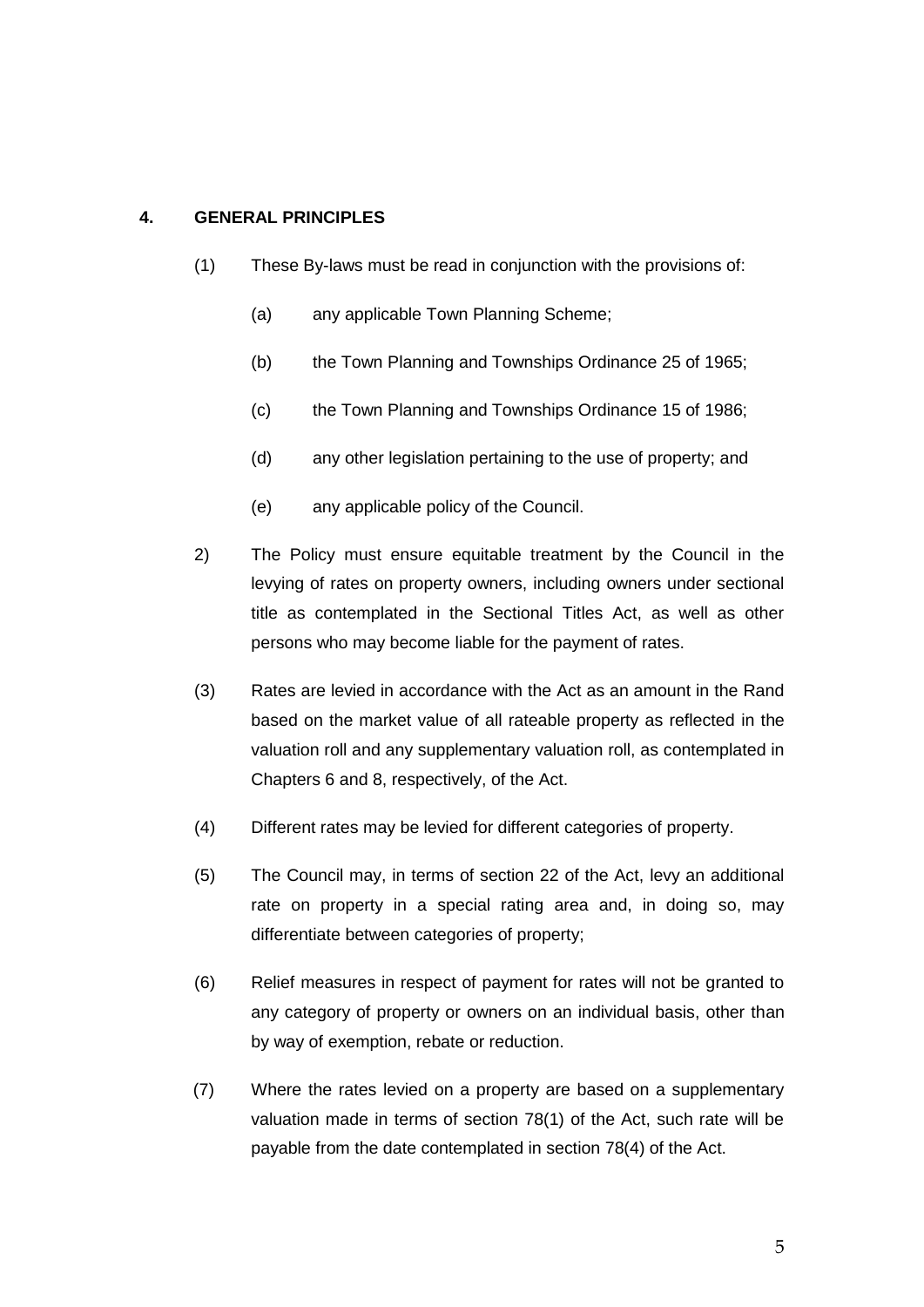(8) The Council shall specify a threshold at which rating in respect of residential properties may commence as provided for in section 15(1)(a) of the Act, which it is hereby authorised to do.

## **5. ANNUAL OPERATING BUDGET**

- (1) The Council must consider the levying of rates annually during the budget process referred to in section 12(2) of the Act. Rates will be based on the market value of all rateable property and the amount required by the Council to balance its annual operating budget.
- (2) Rate increases must be used to finance the increase in operating costs of municipal services and facilities.
- (3) The Policy must set out the criteria to be applied when determining the level of increases in rates.

## **6. DIFFERENTIAL RATING**

The Council levies different rates for different categories of rateable property in terms of section 8 of the Act. All rateable property will be classified in a category and will be rated based on the category of the property from the valuation roll which is based on the primary permitted use of the property, unless otherwise stated.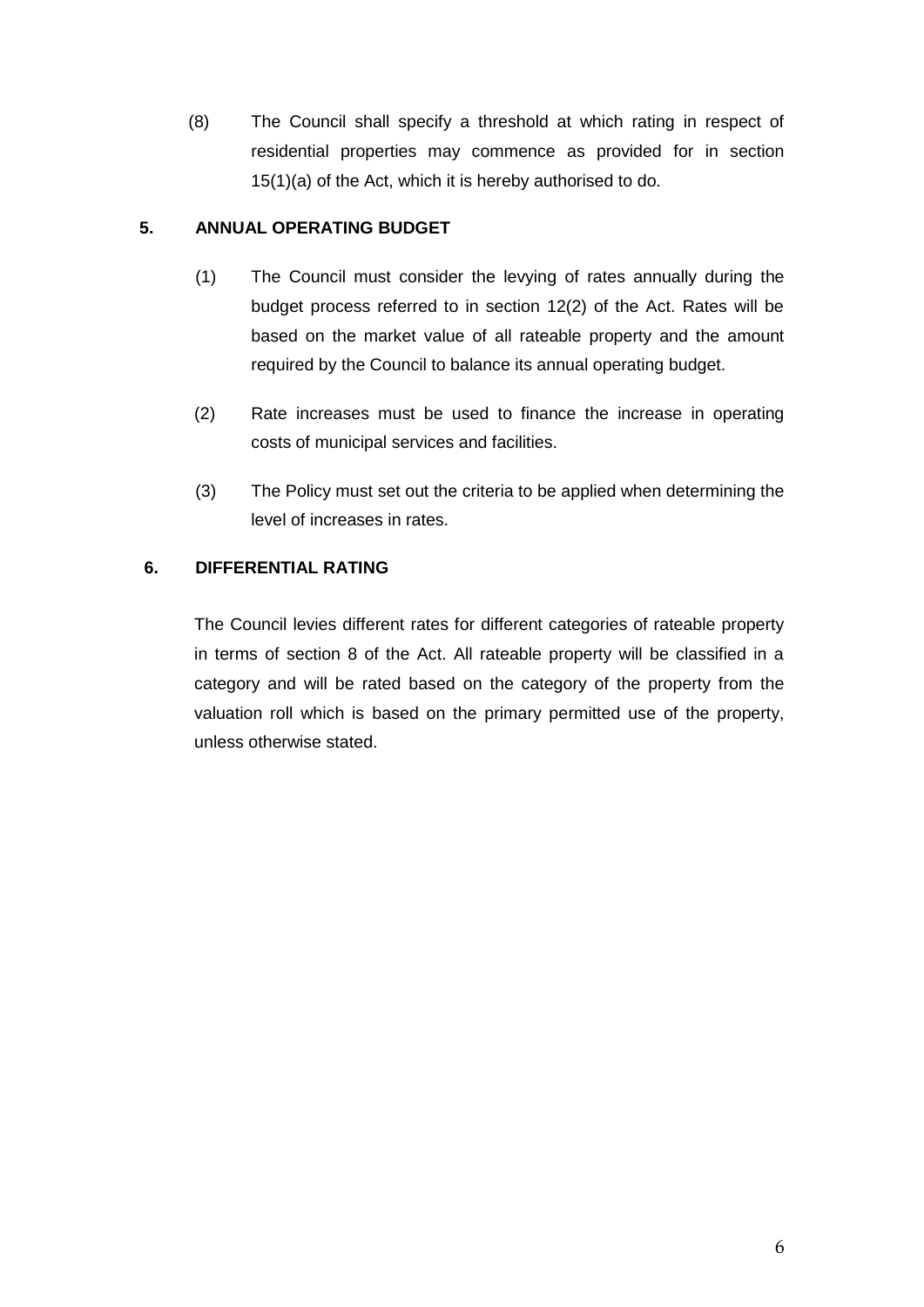# **7. CATEGORIES OF PROPERTY FOR PURPOSES OF DIFFERENTIAL RATES**

The Policy must, for purposes of levying differential rates, provide for different categories of property, which may include, but are not limited to, the following:

- **(a) Business and Commercial**
- **(b) Sectional Title Business**
- **(c) Sectional Title Residential**
- **(d) Sectional Title Other**
- **(e) Residential Property**
- **(f) Residential with consent use**
- **(g) Municipal**
- **(h) State**
- **(i) Farming**
- **(j) Public Service Infrastructure**
- **(k) Agricultural Business**
- **(l) Agricultural Residential**
- **(m)Agricultural other**
- **(n) Vacant Land**
- **(o) Mining**
- **(p) Education**
- **(q) Religious**
- **(r) Public Service Infrastructure-Private**
- **(s) Private open space**
- **(t) Public open space**
- **(u) Public Benefit**
- **(v) Multipurpose Residential**
- **(w) Multipurpose Business**
- **(x) Re of a township**

#### **Penalty Tariff**

**a) Unauthorised use**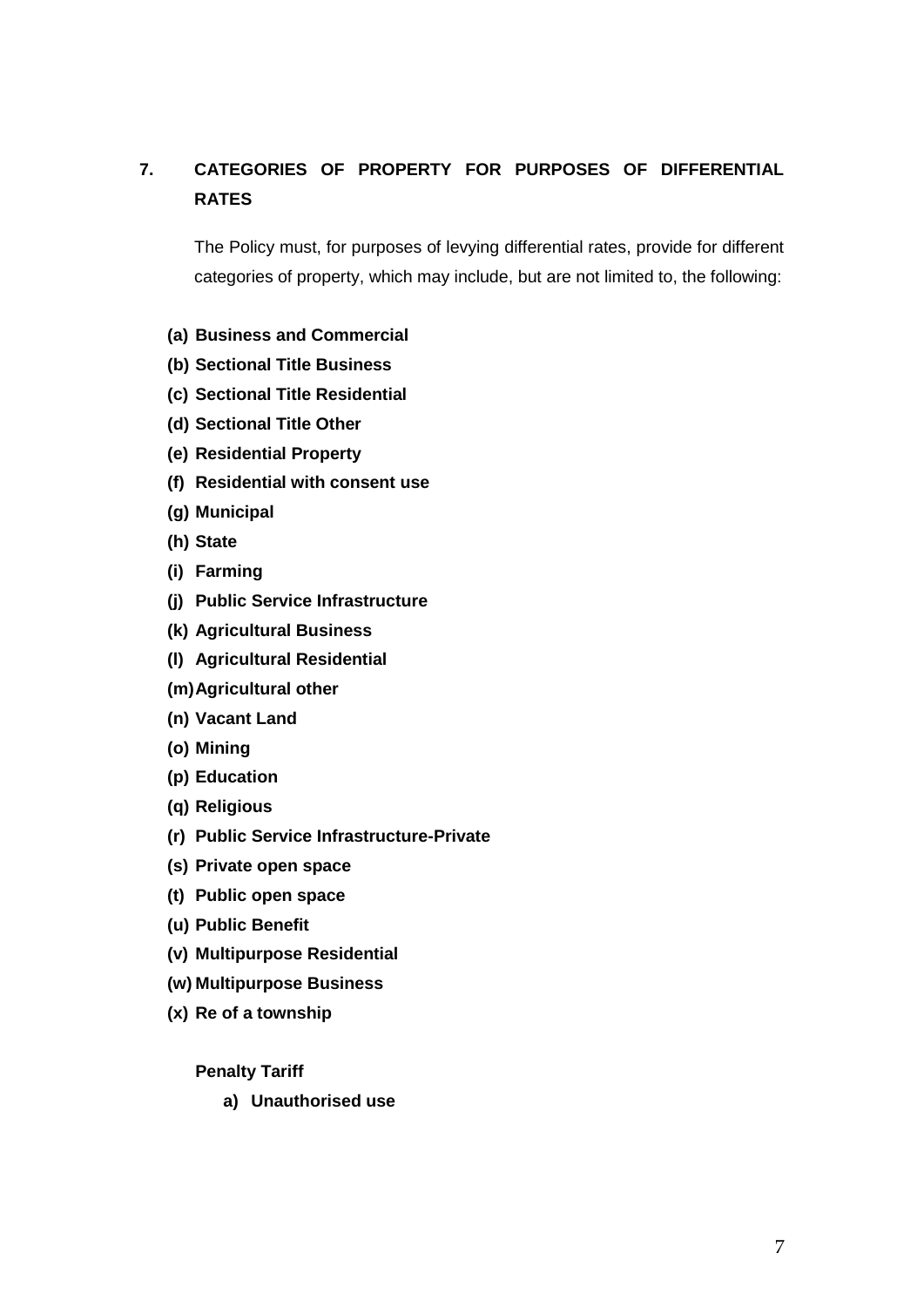# **8. CATEGORIES OF OWNERSHIP FOR PURPOSES OF EXEMPTIONS, REDUCTIONS AND REBATES**

The City will not levy a rate on the first part of the value up to R200 000 of the market value as per the Valuation Roll:

- on the first R15 000 on the basis set out in section  $17(1)(h)$  of the MPRA; and
- on the balance of the market value up to R185 000 in terms of section 15 of the Act in respect of residential properties, provided that the Council may from time to time during its annual budget process contemplated in section 12 (2) of the Act determine, as threshold, the amount to be deducted from the market value of residential properties, as a result of which rates will only be determined on the balance of the market value of such properties after deduction of the threshold amount.

The Policy must, for purposes of exemptions, reductions and rebates, provide for different categories of ownership, which may include, but are not limited to, the following:

## **(1) Owners dependent on social assistance**

- (a) This category consists of residential properties owned and occupied by persons who are dependent on social assistance in terms of the Social Assistance Act, 59 of 1992, as their sole source of income.
- (b) The owner must apply every six months for the Council's approval for extended social package on a form prescribed by the Council, accompanied by such proof as the Council may reasonably require substantiating any entitlement to a rebate contemplated in this category.
- (c) The conditions are as follows: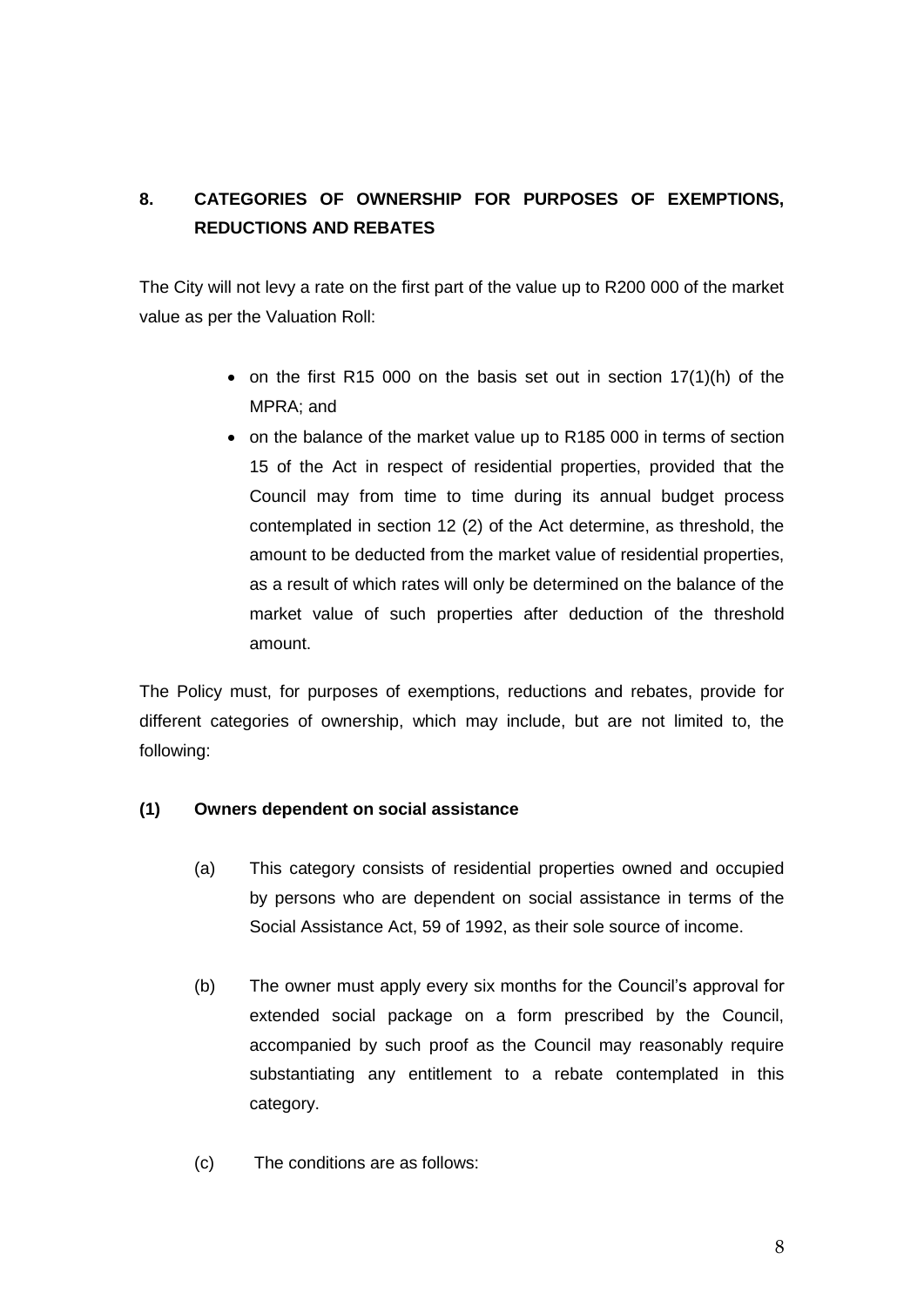- (i) The owners must own and occupy the property concerned;
- (ii) The owners must achieve a score on the City of Johannesburg Poverty Index as set out below.
- (iii) The value of the property may not exceed R500 000.
- (d) The extent of the rebate will depend on the applicant's score on the City of Johannesburg Poverty Index:
	- greater than zero but not exceeding 34 points:70% of the current monthly rate;
	- greater than 35 points :100% of the current monthly rate.

## **(2) Owners dependent on pensions**

- (a) This category consists of residential properties owned and occupied by pensioners who are not persons contemplated in paragraph (2) above.
- (b) The conditions for this rebate are as follows:
- (i) The owner must have reached the age of 60 years;
- (ii) The owner must own and occupy the property;
- (iii) The value of the property may not exceed R2 500 000;
- (iv) This category also applies to property owners who have become pensioners due to injury;
- (v) An owner of a property in this category, must apply for the Council's approval of a rebate on a form prescribed by the Council, accompanied by his/her most recent income tax assessment issued by the South African Revenue Service or other proof of income acceptable to the Council;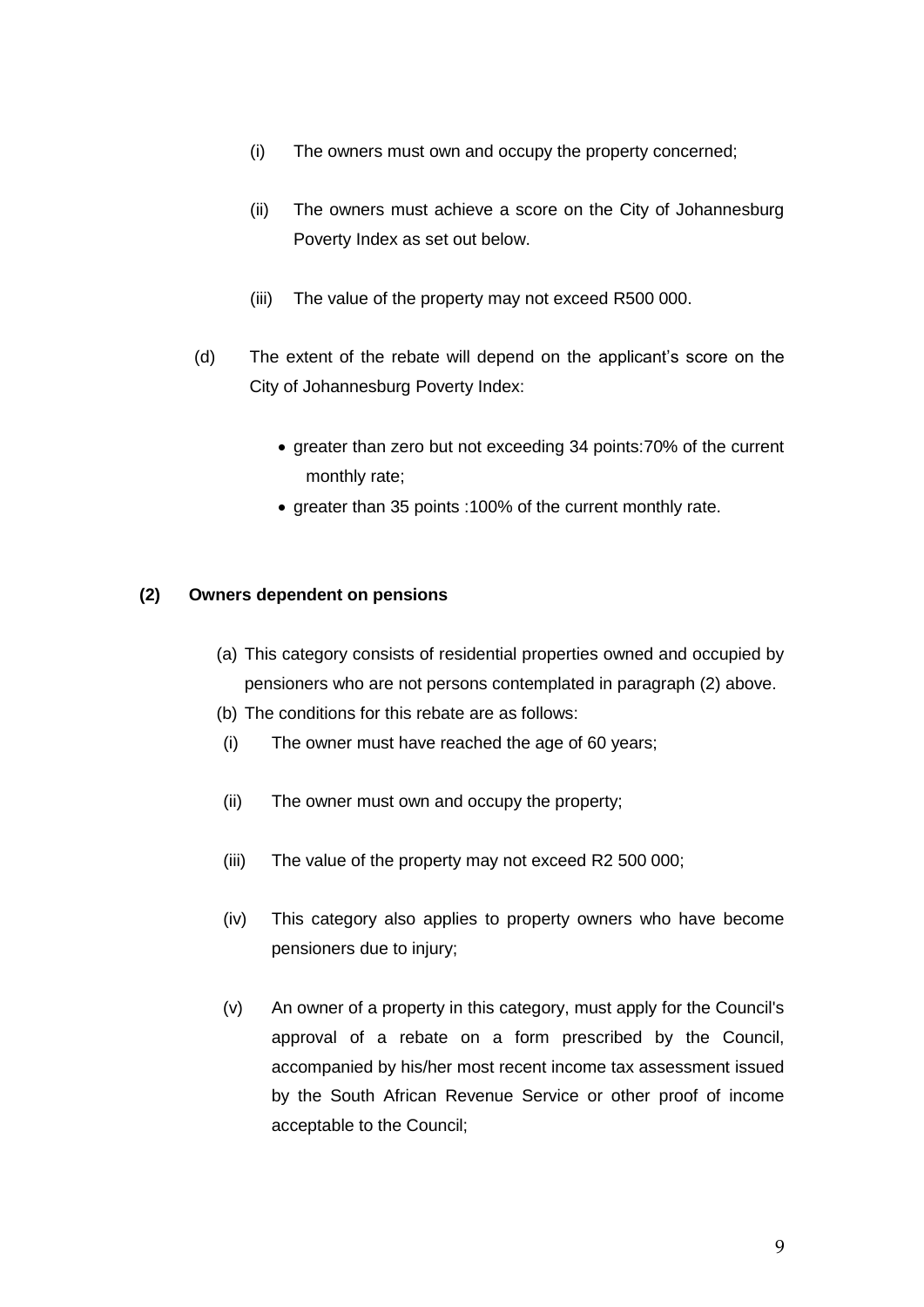- (vi) A rebate shall be granted for a maximum duration of the Valuation roll provided that:
	- (aa) it shall be necessary to reapply if the status of the beneficiary changes within the period; and
	- (bb) the beneficiary shall notify the Council in writing of any event that causes a change in his financial status that may affect the granting of the rebate.
- (vii) No retrospective rebates will be granted.
- (viii) Application shall be made prior to the expiry of the validity period of any existing rebate.
- (ix) A new application must be made after a beneficiary has reached the age of sixty years.
- (c) The rebate shall be as follows:
	- (i) If a pensioner receives a National Security Grant, he/she qualifies for a 100% rebate.
	- (ii) If a pensioner, age 70 and above, he/she qualifies for a 100%, irrespective of income.
	- (iii) If a pensioner has a gross monthly income below R9 244, he/she qualifies for a 100% rebate, provided the pensioner is at least 60 years of age.
	- (iv) If a pensioner has a gross monthly income above R9 244 but less than R15 846, he/she qualifies for a 50% rebate, provided the pensioner is at least 60 years of age.

#### **(3)Owners dependent on pensions**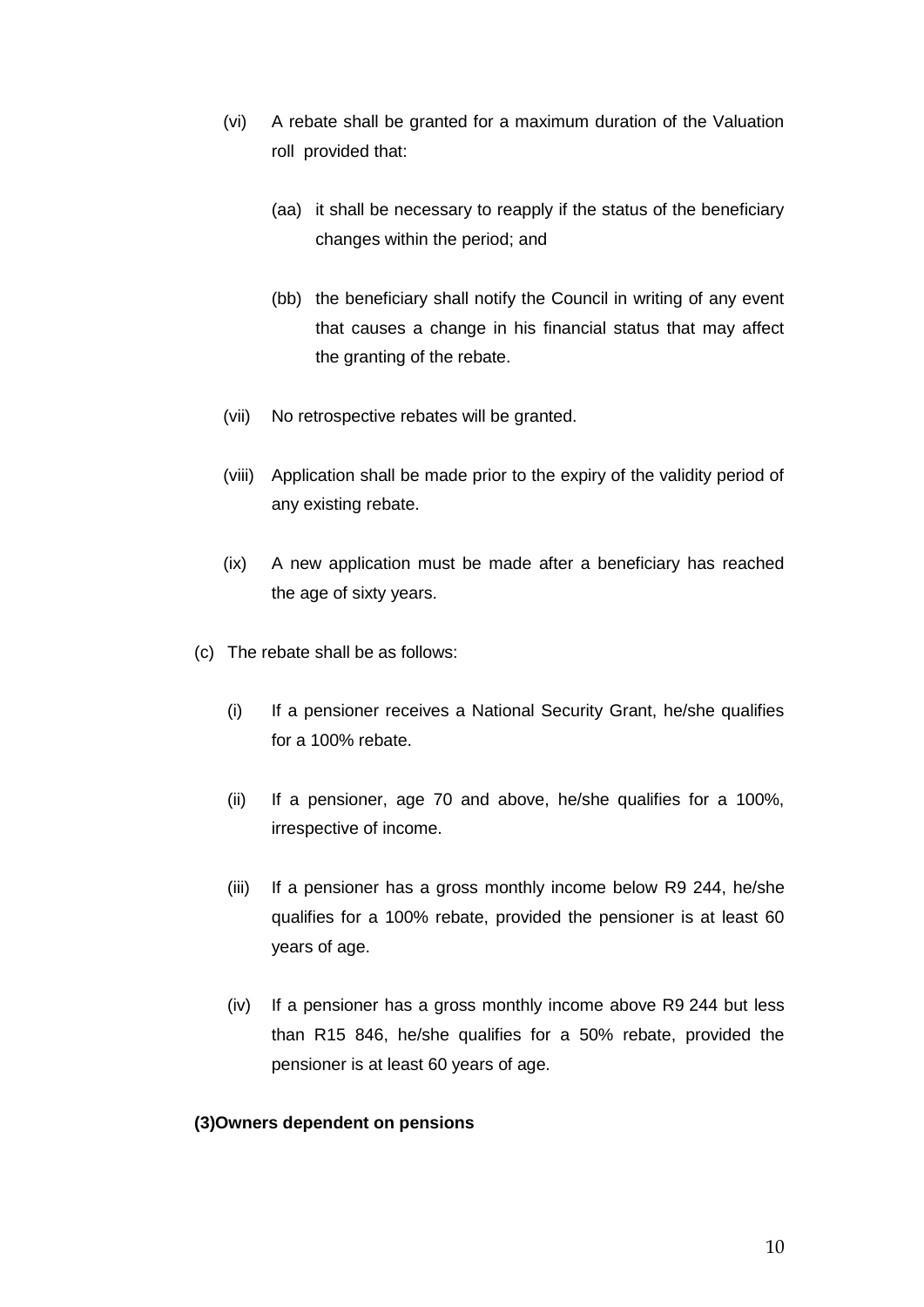- (a) This category consists of residential properties owned and occupied by person who has become a pensioner because of injury on duty.
- (b) The conditions for this rebate are as follows:
	- (i) The owner must have been injured on duty serving in the following services
		- a. South African National defence force
		- b. South African Policy Service
		- c. Emergency services
		- d. Johannesburg Metropolitan Policy
	- (ii) The owner must own and occupy the property;
	- (iii) The value of the property may not exceed R2 500 000;
	- (iv) An owner of a property in this category, must apply for the Council's approval of a rebate on a form prescribed by the Council, accompanied by the following documents:
		- (aa) confirmation from the employer that he or she was injured on duty and due to the injuries he or she can no longer serve in any capacity;
		- (bb) medical records that confirms the injuries;
		- (cc) proof of current income.
	- (v) A rebate shall be granted for a maximum duration of the Valuation roll provided that:
		- (aa) It shall be necessary to reapply if the status of the beneficiary changes within the period;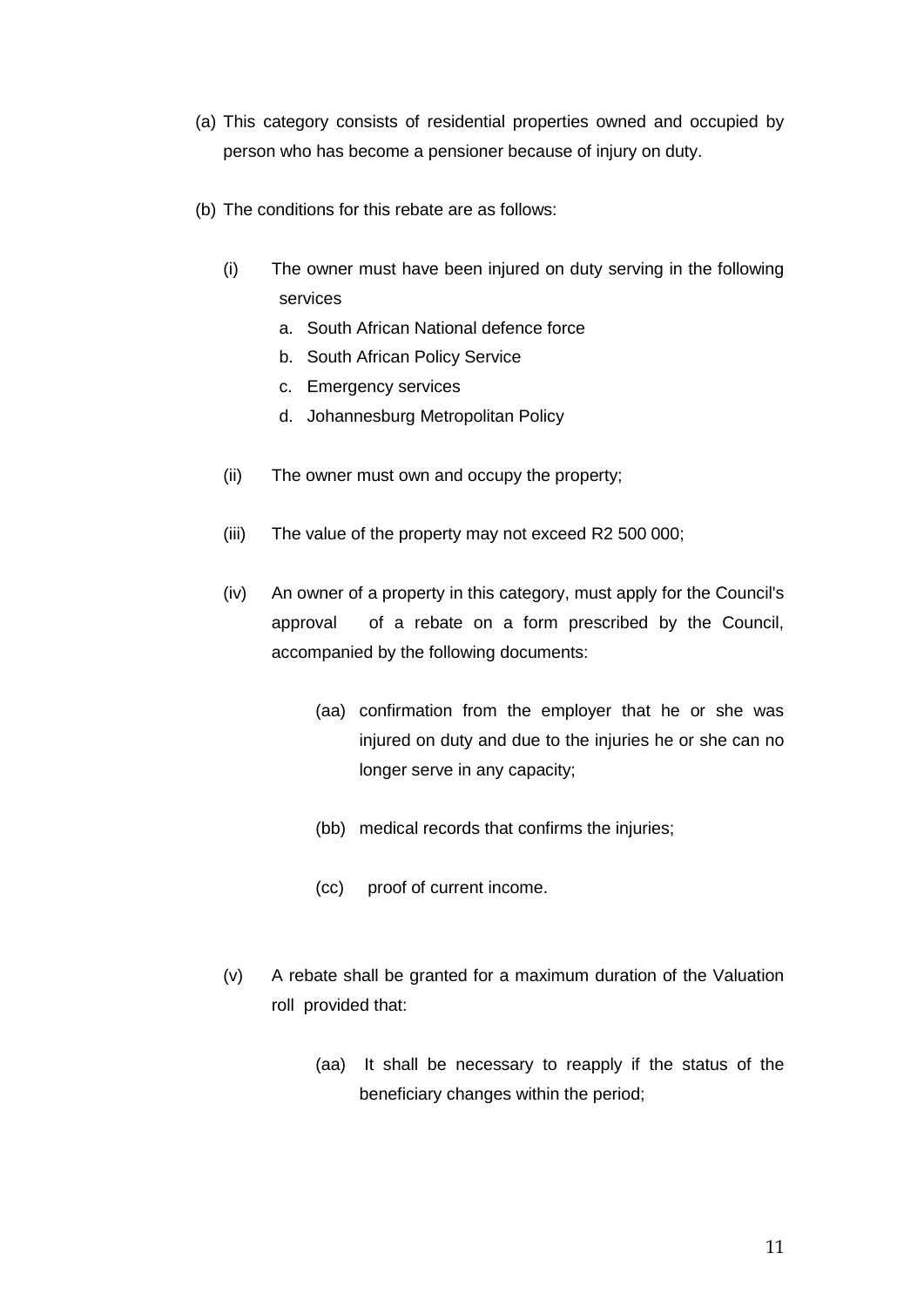- (bb) the beneficiary shall notify the Council in writing of any event that causes a change in his financial status that may affect the granting of the rebate;
- (vi) No retrospective rebates will be granted.
- (i) Application shall be made prior to the expiry of the validity period of any existing rebate.
- (ii) A new application must be made after a beneficiary has reached the age of sixty years.
- (c) The rebate shall be as follows:
	- If a pensioner receives a National Security Grant, he/she qualifies for 100% rebate.
	- If a pensioner, age 70 and above, he/she qualifies for a 100%, irrespective of income.
	- If a pensioner has a gross monthly income below R9 244he/she qualifies for a 100% rebate, provided the pensioner is at least 60 years of age.
	- If a pensioner has a gross monthly income above R9 244but less than R15 846, he/she qualifies for a 50% rebate, provided the pensioner is at least 60 years of age.

## **(4) Persons temporarily without income**

- (a) This category comprises residential properties owned and occupied by natural persons temporarily without income as contemplated in section  $15(2)(c)$  of the Act.
- (b) The conditions applicable to this category are as follows:
	- (i) The owner must apply monthly for the Council's approval for a rebate on a form prescribed by the Council, accompanied by such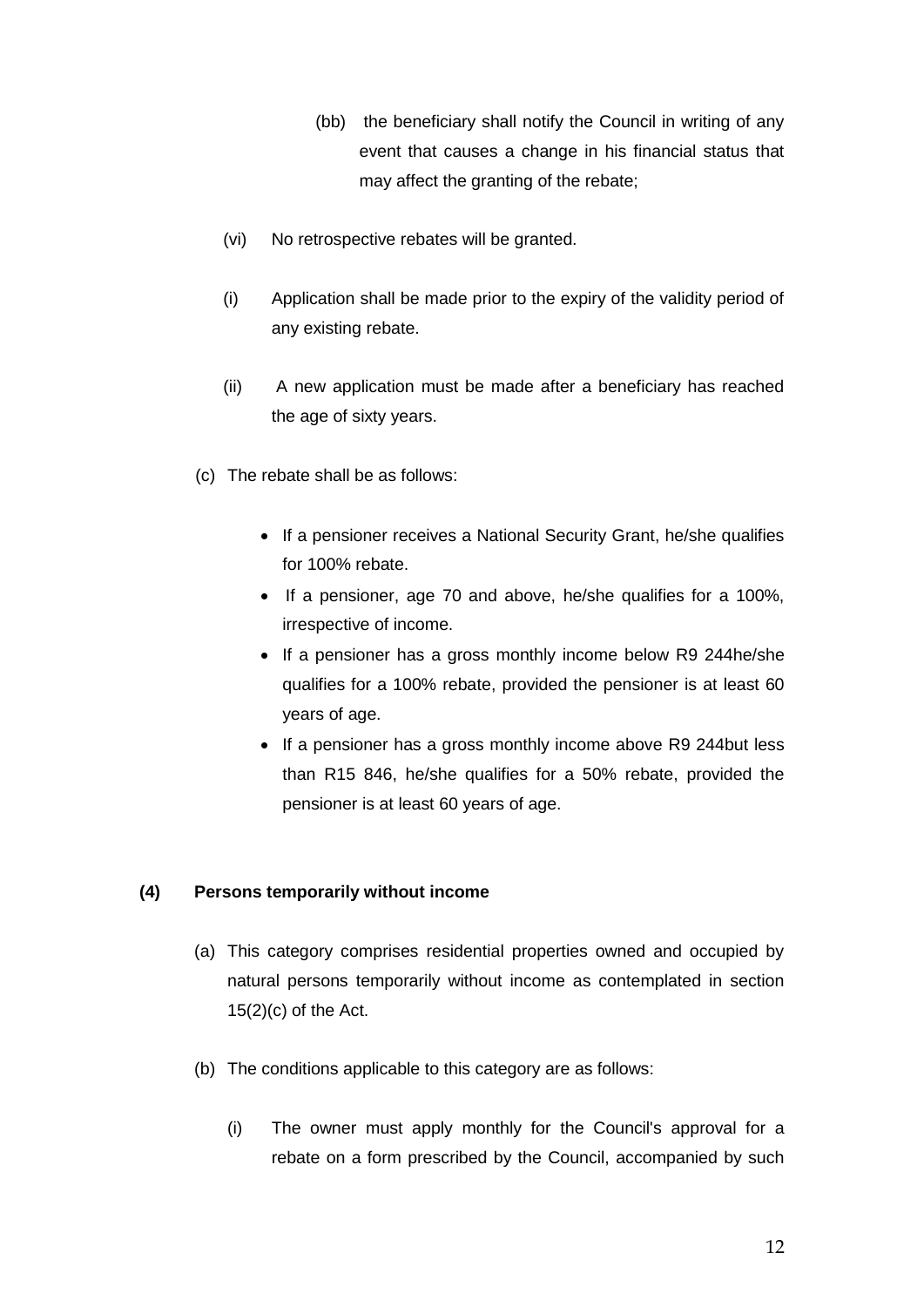proof as the Council may reasonably require to substantiate any entitlement to a rebate contemplated in this category;

(ii) The rebate contemplated shall be granted on a monthly basis and shall be subject to such limitations as the Council may determine from time to time.

#### **(5) Heritage properties**

- (a) This category comprises property:
	- (i) declared as heritage sites in terms of Section 27 of the National Heritage Resources Act, 25 of 1999;
	- (ii) designated as protected areas in terms of section 28 of the National Heritage Resources Act; and
	- (iii) designated as heritage areas in terms of section 31 of the National Heritage Resources Act;
- (b) The conditions relating to this category are:
	- (i) Application for a rebate must be made annually on a form prescribed by the Council.
	- (ii) The rebate contemplated in this category shall be subject to any limitations that may be placed on financial incentives for the conservation of heritage resources in terms of section 43 of the National Heritage Resources Act;
- (c) The rebate shall be a maximum of 20% of the current monthly rates.

#### **(6) High Density rebate**

(a) This category consists of properties that are developed with minimum density of 80 dwelling units per hectare, including sectional title units.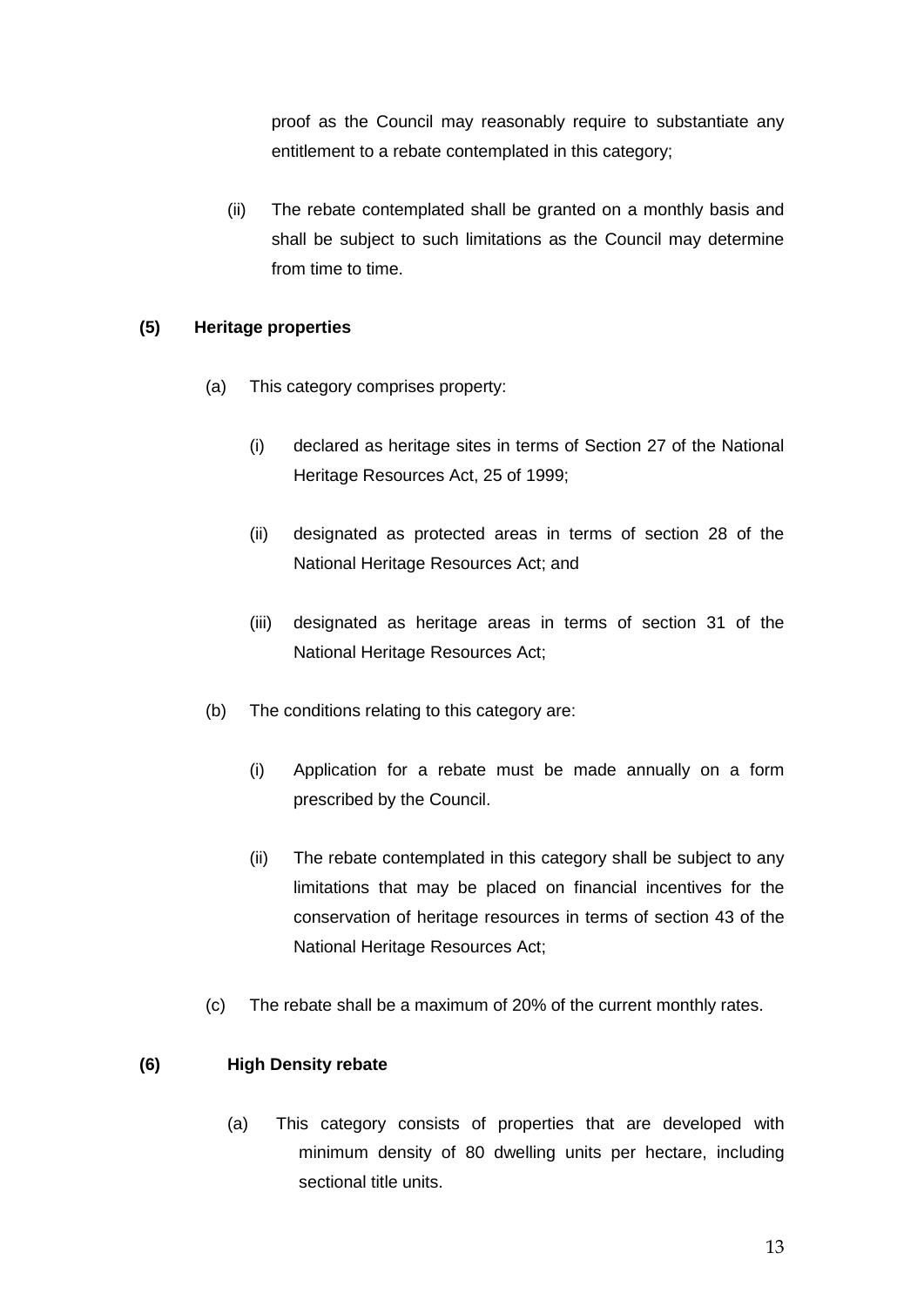(b) A rebate of 5% of the current monthly rates will be applied.

# **(7) Protection of animals**

- (a) This category comprises property registered in the name of any institution or organisation which has as its exclusive objective the protection of animals.
- (b) A maximum of 100% of the current monthly rates will apply.
- (c) Property owner must apply for this rebate/exemption.

## **(8) Disaster areas**

- (a) The category consists of property situated within an area affected by a disaster within the meaning of the Disaster Management Act 57 of 2002;
- (b) The applicable requirements are as follows:
	- (i) The owner of the property must apply to the Council for a rebate on a prescribed form, accompanied by such proof as the Council may reasonably require to substantiate the application; and
	- (ii) the rebate shall be subject to such duration and limitations as the Council may determine in relation to a specific disaster or event.
- (c) The rebate shall be a maximum of 100% of the current monthly rates.

## **(9) Vacant land**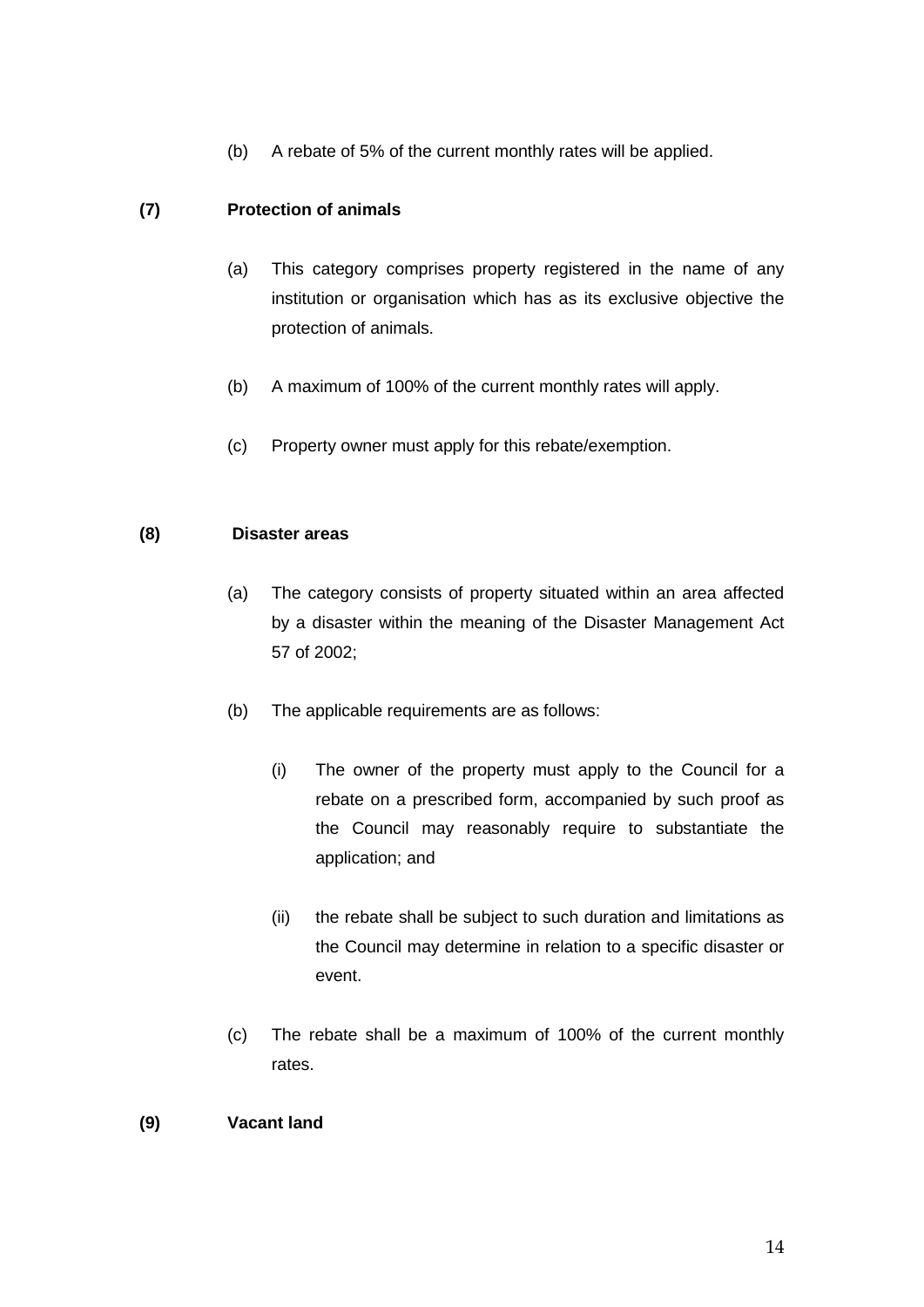- (a) This category comprises land outside the urban development boundary which is vacant.
- (b) The applicable requirements are:
	- (i) The owner of the property must apply in writing to the Council for a rebate.
	- (ii) The rebate is only available if the property could not be developed as a result of the unavailability of bulk infrastructure and/or bulk services for the duration of the Council's ensuing financial year.
	- (iii) A letter to this effect from the Department Development Planning, Joburg Water and City Power or its delegate, must accompany the application.
- (c) The rebate is a maximum of 50% of the current monthly rates.

#### **(10) Housing Development Schemes for Retired Persons**

- (a) This category consists of properties owned by juristic persons that fall under the Housing Development Schemes for Retired Persons Act, 65 of 1988, as amended.
- (b)
- (i) It is required that the owner of property shall pass on the benefit of the rates rebate to the registered holder/s of a right of occupation in the Scheme.
- (ii) if the owner fails to pass the benefit of the rates rebate on to the registered holder/s, the Council may apply the full rating with retrospective effect to the date of commencement of the rebate.
- (iii) The rebate shall be a maximum of 50% of the current monthly rates.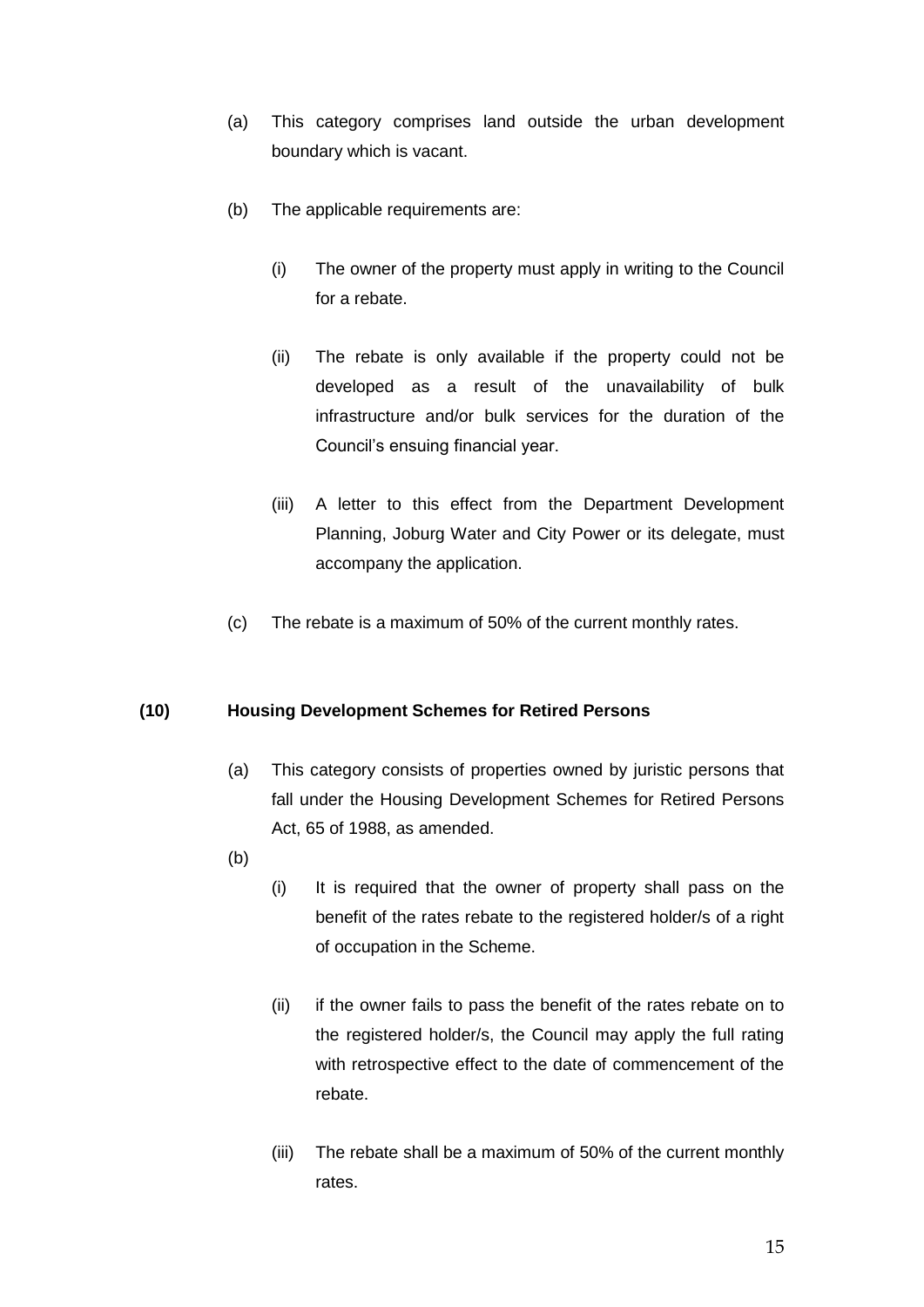## **(11) Registered Social Landlords**

- (a) The category comprises properties owned by individuals or entities designated as Registered Social Landlords under the Registered Social Landlord Policy of the City.
- (b) The requirements are as follows: The property must comply with the conditions contained in the Registered Social Landlord Policy.
- (c) The rebate is as follows:
	- (i) 40% of the current monthly rates where the property is zoned for commercial use and is rated accordingly.
	- (ii) If a Public Benefit Organisation, registered as a non profit organisation in terms of Section 30 of the Income Tax Act, provides services on a property which meet the requirements of welfare and humanitarian services as defined in the Schedule of the Act and is designated as a registered social landlord, the rate applicable to a Public Benefit Organisation shall apply.

#### **(12) Child Headed Households**

- (a) This category comprises properties owned as specified below, which are occupied by a household headed by a minor.
- (b) The requirements are as follows:
	- (i) The property is worth not more than R2, 500 000.00;
	- (ii) The property must be owned by a terminally ill parent or the child or deceased estate of the parent;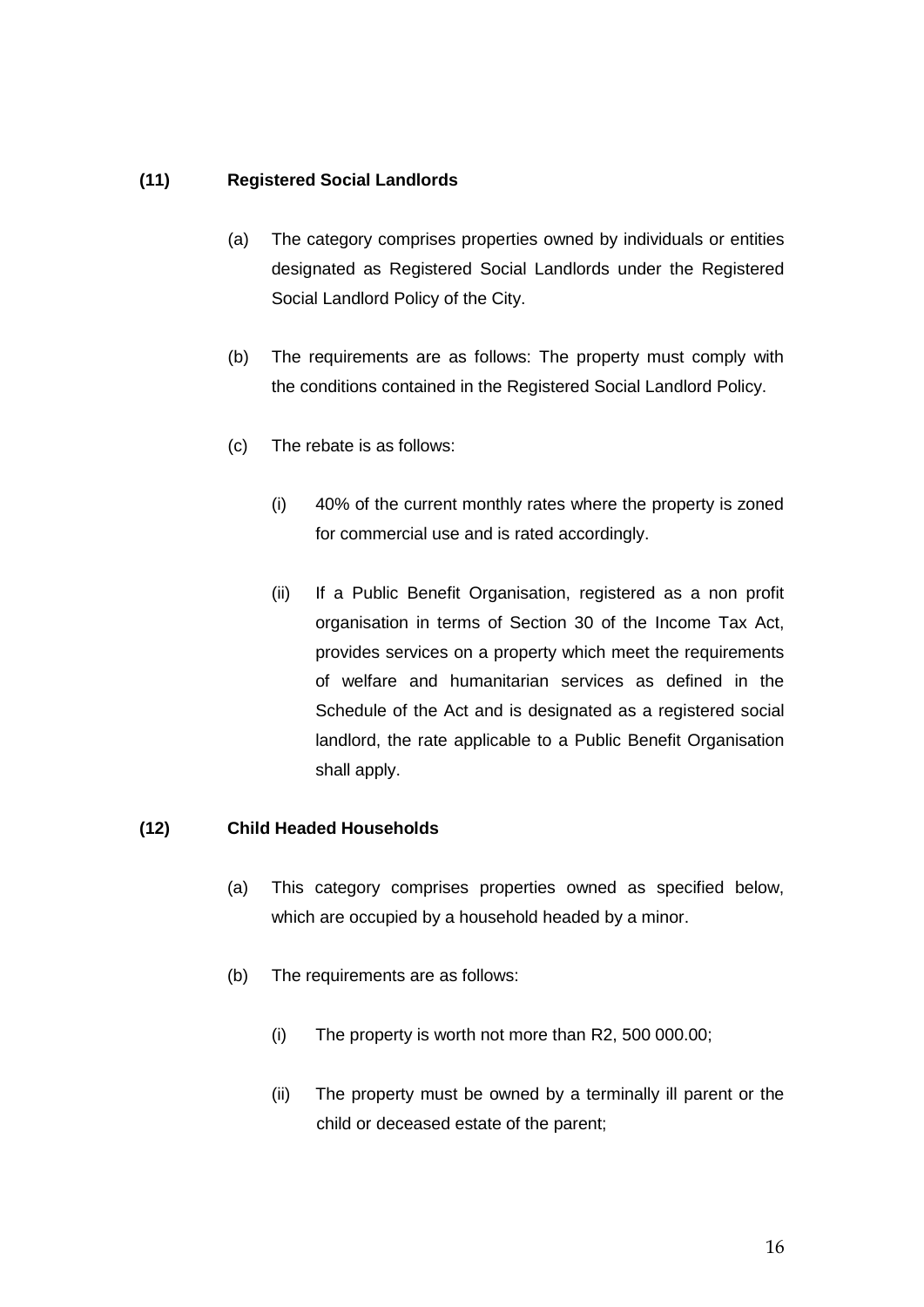- (iii) The terminally ill parent or his or her children must annually apply for the rebate. The application must be accompanied by:
	- (aa) confirmation from the Social worker appointed by Council that has investigated the minors of the household and found that the permanent occupants are minors and the household is headed by a minor;
	- (bb) if the parent is deceased,
		- a copy of the Letter of Executorship of administration of the deceased estate;
		- a copy of the liquidation and distribution account showing transfer of the property to the minor;
		- the death certificate of the parent;
	- (cc) if the parent is terminally ill, a certified copy of a medical report confirming his/her status;
	- (dd) birth certificates of all minors residing on the property.
- (iii) The rebate will lapse:
	- (aa) when the child head of the household reaches the age of majority;
	- (bb) on alienation of the property;
	- (cc) when the child head of the household ceases to reside permanently on the property;
	- (dd) when the Department of Social Development no longer regards the household as being child headed; or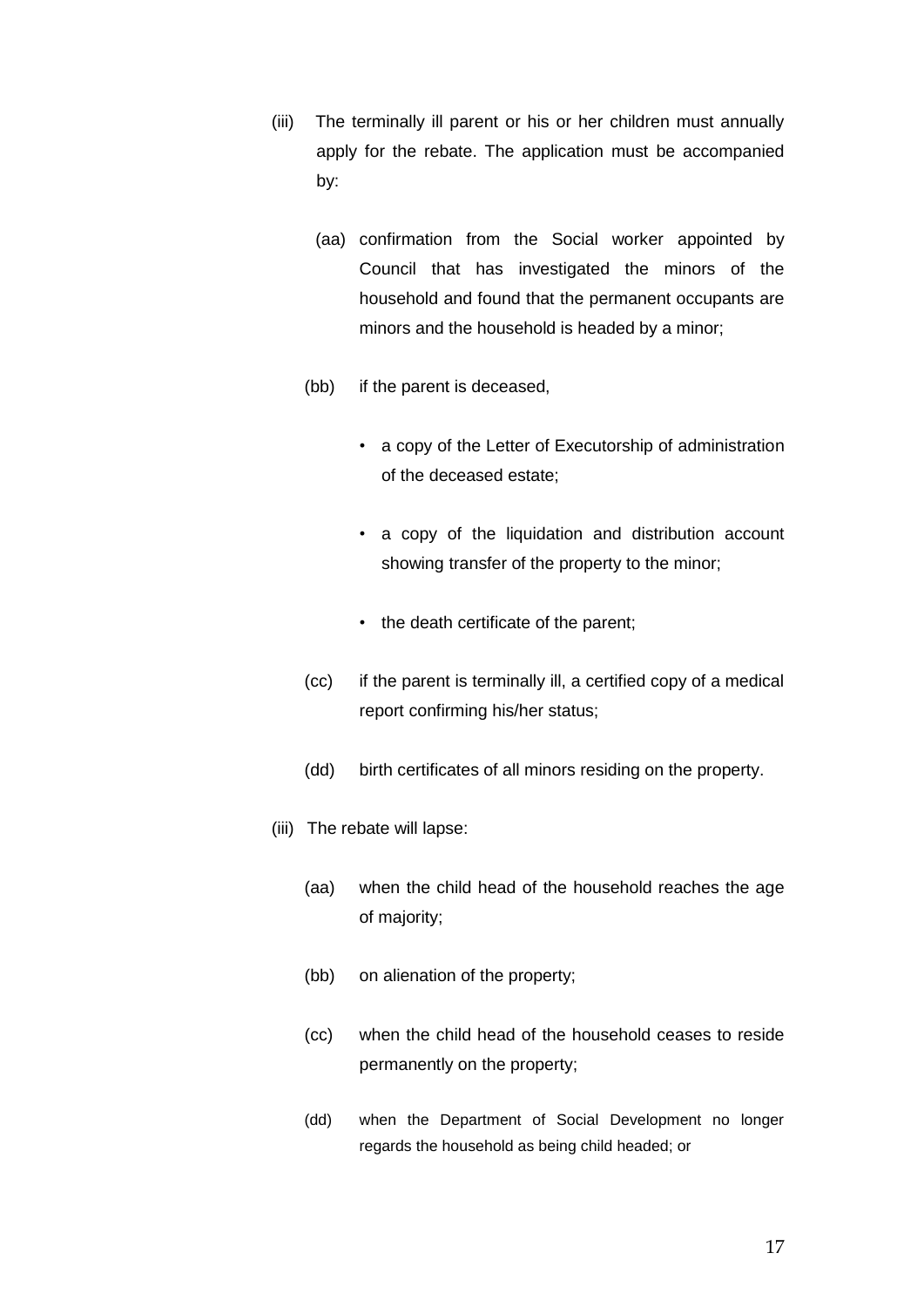- (ee) when applications are not submitted annually (late applications may be reinstated with effect from the next practical billing cycle).
- (c) The applicable rate shall be a maximum of 100% of the current monthly rates.

Rebates shall be prioritised and calculated in the following manner:

i Where a heritage site rebate is applicable to any particular category of ownership, such heritage site rebate will take precedence over the remaining rebates.

ii. A remaining rebate will be calculated on the balance of rates payable after deduction of the heritage site rebate.

iii. A High density rebate will rank second in order of precedence after the heritage site rebate has been applied.

The granting of rebates shall not allow a total rebate in excess of 100%.

The Council may, notwithstanding the extent of any rebate granted, resolve that all rateable property, including properties in respect of which 100% rebates are granted, shall be subject to the payment of such minimum property rate as the Council may determine from time to time during its annual budget process contemplated in section 12(2) of the Act.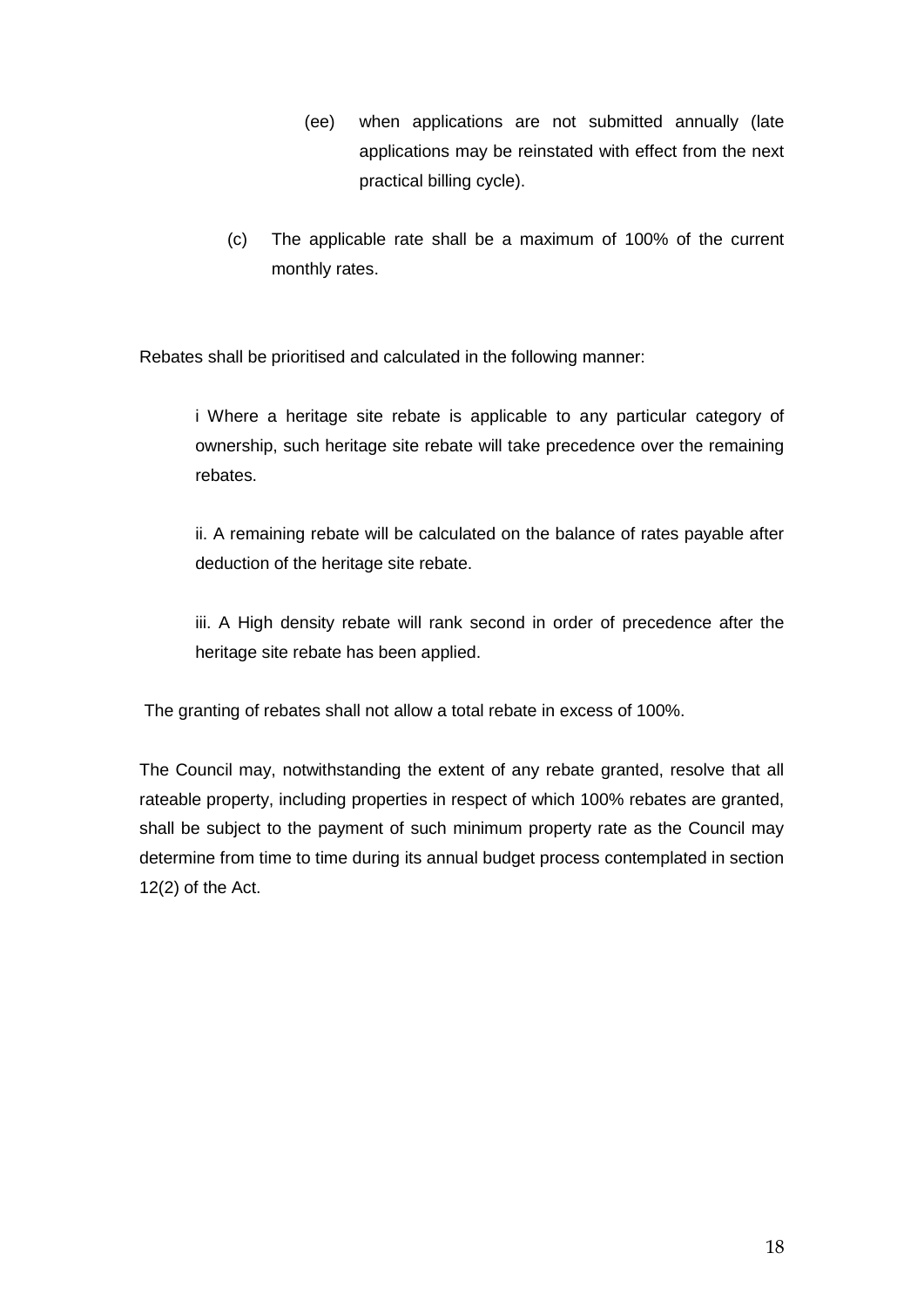## **9. CERTIFICATE OF OCCUPANCY**

Prior to a residential property being eligible for a residential rate or a rebate, a Certificate of Occupancy must have been issued in respect thereof by the relevant Council Department concerned.

## **10. LIABILITY FOR AND RECOVERY OF RATES**

- (1) Rates-
	- (a) which are recovered by the Council on a monthly basis, are payable on or before the due date stipulated in the account sent to the ratepayer.
	- (b) are payable in full on or before the due date and interest will be charged on rates that are in arrears.
- (2) The Policy must make provision for the recovery of rates, under appropriate circumstances, from:
	- (a) Ratepayers who did not receive accounts;
	- (b) Joint property owners;
	- (c) Tenants of property; and
	- (d) Ratepayers that intend to dispose of property.

## **11. PUBLICATION OF RESOLUTIONS LEVYING RATES**

The Rates Policy must set out the procedure to be followed in the consideration of any objections or comments received pursuant to the publication of any resolutions of the Council regarding the levying of rates.

#### **12. DEALING WITH APPLICATIONS**

The Council must consider every application in terms of the Policy within a reasonable time and may approve the application, subject to such conditions as the Council may deem appropriate under the circumstances, or refuse it.

## **13. ENFORCEMENT OF BY-LAWS AND POLICY**